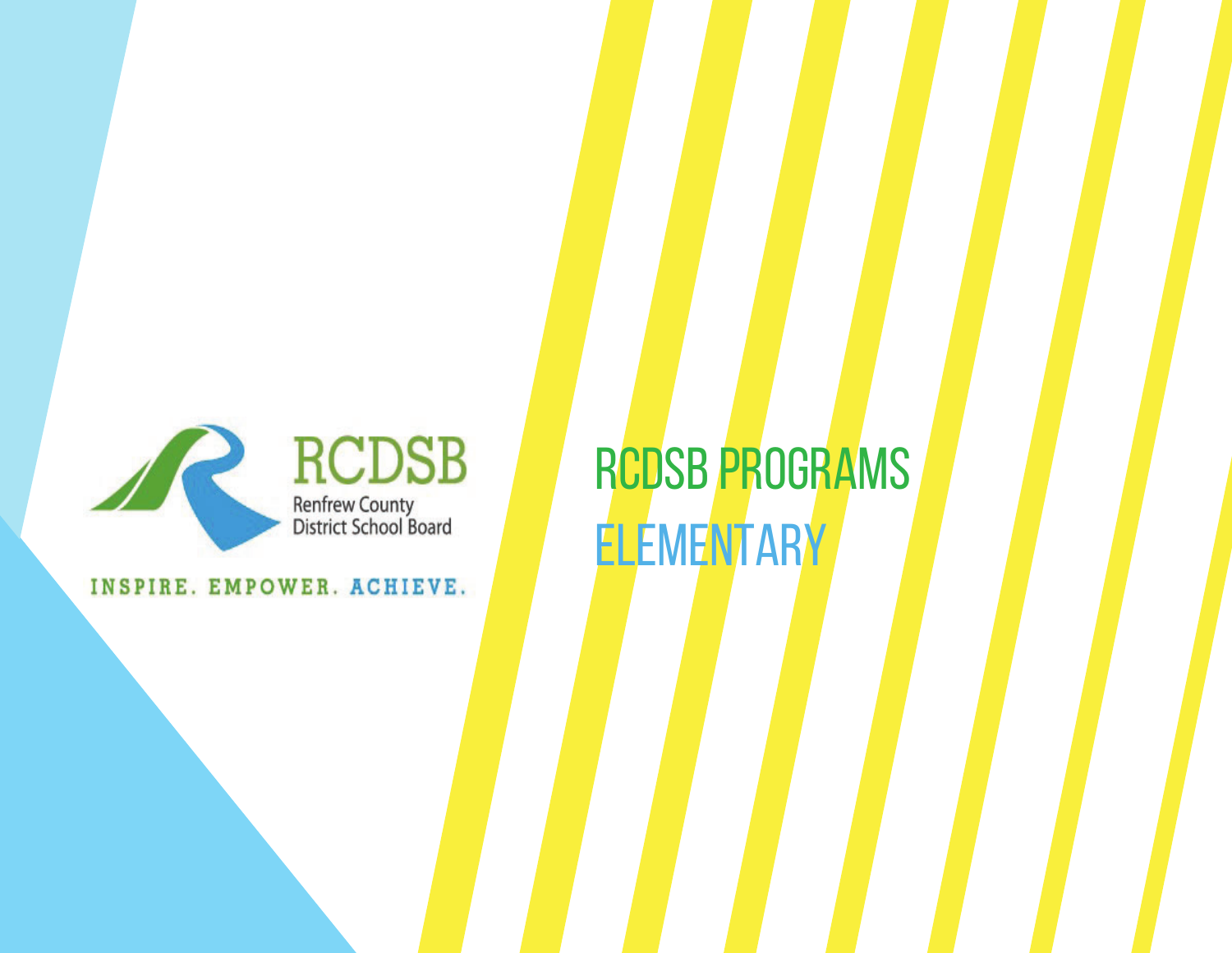

The following definitions, directions and notes provide context for the school-by-school analysis of programs offered by the District over time.

#### **Definitions:**

- ENG English with Core French
- BKP Bilingual Kindergarten Program
- EFI Early French Immersion
- MFI Middle French Immersion
- FSL French as a Second Language
- FOS Family of Schools
- TBD to be determined

Attendance Boundary School - school designated for student's home address

At the elementary level, the District offers three programs - ENG, EFI, and MFI.

- Grade 1 is the only entry point for EFI.
- Grade 4 is the only entry point for MFI.
- If students withdraw from the EFI or MFI program, they may finish the school year in the ENG program at their current school, but must return to their attendance boundary school the following September. They are not eligible to re-enter the same EFI or MFI program from which they withdrew.

#### **Notes:**

- (1) Where the Kindergarten program offered at the attendance boundary school is English with Core French, parents/guardians of students may choose:
	- to enrol their child in the English with Core French program for Kindergarten at their attendance boundary school, or
	- to enrol their child in the 50-50 bilingual Kindergarten program at the designated EFI program school within their FOS.
- (2) Where the Kindergarten program offered at the attendance boundary school is a 50-50, bilingual program, parents/guardians of students entering Grade 1 may choose the following at the attendance boundary school:
	- the English with Core French program, or
	- the EFI program.
- (3) All EFI programs that are currently designated Grade 1 to 3 may expand further into the junior/intermediate grades at their site based on enrolments in the FOS.
- (4) Community consultation regarding the potential introduction of EFI and/or MFI for Deep River FOS and Madawaska FOS will occur in Spring 2019.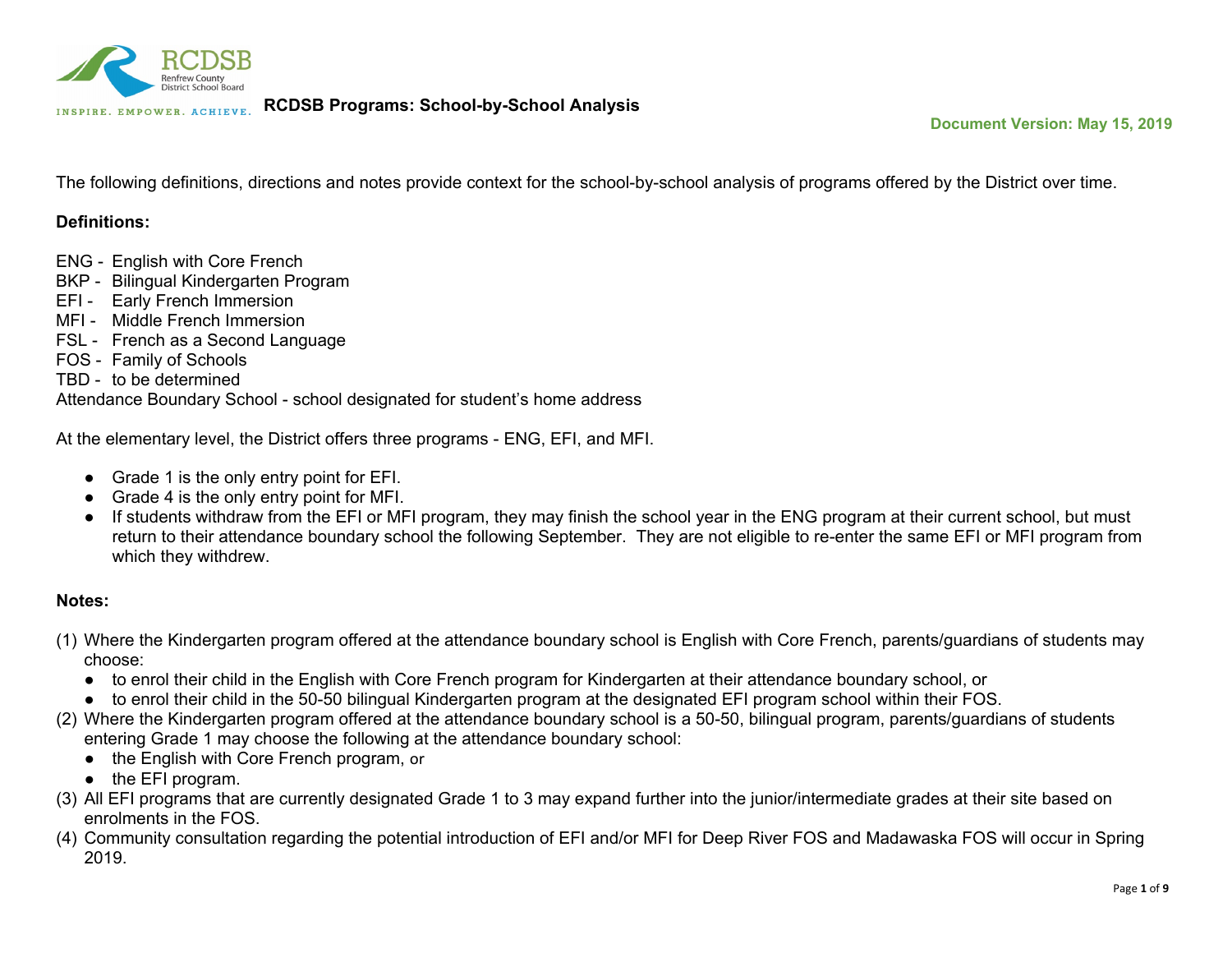

### **Document Version: May 15, 2019**

| <b>Attendance</b><br><b>Boundary</b><br><b>School</b> | <b>Program Pathways</b> |           | <b>Transition Notes and Directions</b>                                                                   |
|-------------------------------------------------------|-------------------------|-----------|----------------------------------------------------------------------------------------------------------|
| <b>ARNPRIOR FOS</b>                                   |                         |           |                                                                                                          |
| AJC.                                                  | For September 2019:     |           | Current . JKs in French program at WZD who live within the AJC attendance boundary must move back to AJC |
| (see Note 2)                                          | • ENG Grade 1 to 8      | Year      | for SK (BKP) 2019-2020*                                                                                  |
|                                                       | • Start-up of BKP       |           | • SK to Grade 7 in French program at WZD remain at WZD                                                   |
|                                                       |                         |           | . SKs in ENG at AJC have the option of ENG Grade 1 at AJC or EFI Grade 1 entry at WZD                    |
|                                                       | <b>Program Vision:</b>  | 2019-2020 | • Grade 1 new registrants and SKs from previous year have the option of ENG Grade 1 at AJC or EFI        |
|                                                       | • ENG Grade 1 to 8      |           | Grade 1 entry at WZD                                                                                     |
|                                                       | $\bullet$ BKP           | 2020-2021 | • EFI Grade 1 start-up at AJC which means Grade 1 students have the option of ENG Grade 1 or EFI         |
|                                                       | • EFI Grade 1 to 3      |           | Grade 1 entry at AJC                                                                                     |
|                                                       |                         |           | 2021-2022 • EFI Grade 1 and 2 at AJC                                                                     |
|                                                       |                         | 2022-2023 | • EFI Grade 1 to 3 at AJC                                                                                |
|                                                       |                         | 2023-2024 | • EFI Grade 4 students transition to EFI Grade 4 at WZD (see Note 3)                                     |
| <b>MCN</b>                                            | For September 2019:     |           | Current • JKs in ENG at MCN have the option of ENG SK at MCN or BKP at WZD or QEL                        |
| (see Note 1)                                          | • ENG Grade JK to 8     | Year      | . SKs in ENG at MCN have the option of ENG Grade 1 at MCN or EFI Grade 1 entry at WZD or QEL             |
|                                                       |                         |           | • Grade JK to 7 in French program at WZD remain at WZD                                                   |
|                                                       | <b>Program Vision:</b>  | 2019-2020 | • JKs and SKs have the option of ENG at MCN or BKP at WZD or QEL                                         |
|                                                       | • ENG Grade JK to 8     |           | • Grade 1 new registrants and SKs from previous year have the option of ENG Grade 1 at MCN or EFI        |
|                                                       |                         |           | Grade 1 entry at WZD or QEL                                                                              |
| <b>WZD</b>                                            | For September 2019:     |           | Current . JKs in French program at WZD who live within the AJC attendance boundary must move back to AJC |
| (see Note 2)                                          | • ENG Grade 1 to 8      | Year      | for SK (BKP) 2019-2020*                                                                                  |
|                                                       | $\bullet$ BKP           |           | • SKs in BKP at WZD have the option of ENG Grade 1 or EFI Grade 1 entry at WZD                           |
|                                                       | • Alignment of EFI      |           |                                                                                                          |
|                                                       | Grade 1 to 8            |           |                                                                                                          |
|                                                       | <b>Program Vision:</b>  |           | 2019-2020 • WZD continues with ENG Grade 1 to 8 or EFI Grade 1 to 8 with Grade 1 as the only entry point |
|                                                       | • ENG Grade 1 to 8      |           |                                                                                                          |
|                                                       | $\bullet$ BKP           |           |                                                                                                          |
|                                                       | • EFI Grade 1 to 8      |           |                                                                                                          |

**\***Only exception would be if a permanent sitter address (on a consistent basis five days a week) is within the program attendance boundary area.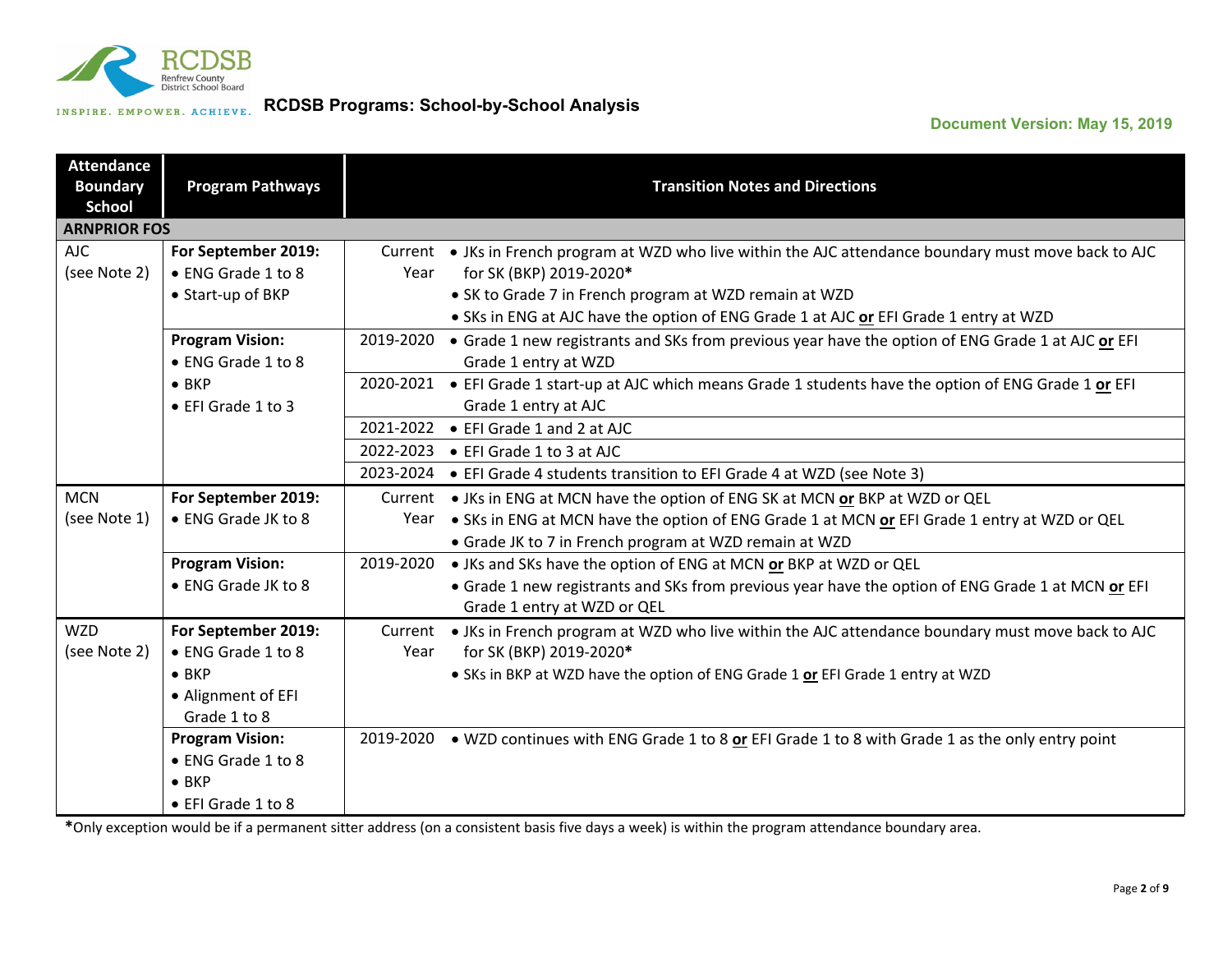

| <b>Attendance</b><br><b>Boundary</b><br><b>School</b> | <b>Program Pathways</b> |           | <b>Transition Notes and Directions</b>                                                            |
|-------------------------------------------------------|-------------------------|-----------|---------------------------------------------------------------------------------------------------|
| <b>RENFREW FOS</b>                                    |                         |           |                                                                                                   |
| ADM                                                   | For September 2019:     | Current   | • JKs in ENG at ADM have the option of ENG SK at ADM or BKP at CEN                                |
| (see Note 1)                                          | • ENG Grade JK to 6     | Year      | . SKs in ENG at ADM have the option of ENG Grade 1 at ADM or EFI Grade 1 entry at CEN             |
|                                                       |                         |           | • JK to Grade 5 in French program at CEN remain at CEN                                            |
|                                                       |                         |           | • Grade 6s in French program at CEN transition to RCIS                                            |
|                                                       |                         |           | • Grade 7s in French program at RCIS remain at RCIS                                               |
|                                                       | <b>Program Vision:</b>  | 2019-2020 | • JKs and SKs have the option of ENG at ADM or BKP at CEN                                         |
|                                                       | • ENG Grade JK to 6     |           | • Grade 1 new registrants and SKs from previous year have the option of ENG Grade 1 at ADM or EFI |
|                                                       |                         |           | Grade 1 entry at CEN                                                                              |
| <b>CEN</b>                                            | For September 2019:     | Current   | • BKP no longer includes students from QEL attendance boundary area.*                             |
| (see Note 2)                                          | • ENG Grade 1 to 6      | Year      | • SKs in BKP at CEN have the option of ENG Grade 1 or EFI Grade 1 entry at CEN                    |
|                                                       | $\bullet$ BKP           |           |                                                                                                   |
|                                                       | • Alignment of EFI      |           |                                                                                                   |
|                                                       | Grade 1 to 6            |           |                                                                                                   |
|                                                       | <b>Program Vision:</b>  | 2019-2020 | • CEN continues with ENG Grade 1 to 6 or EFI Grade 1 to 6 with Grade 1 as the only entry point    |
|                                                       | • ENG Grade 1 to 6      |           |                                                                                                   |
|                                                       | $\bullet$ BKP           |           |                                                                                                   |
|                                                       | • EFI Grade 1 to 6      |           |                                                                                                   |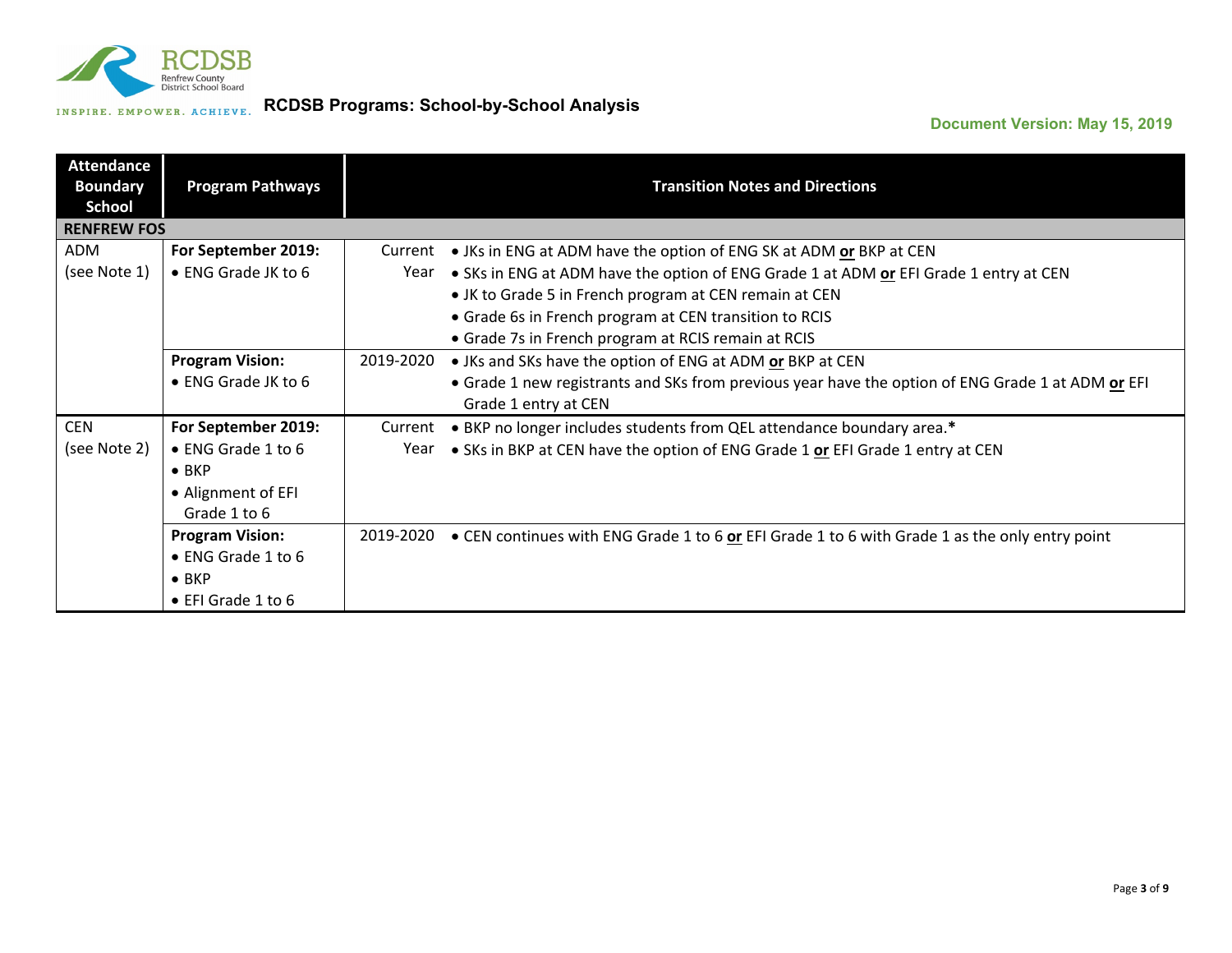

### **Document Version: May 15, 2019**

| <b>Attendance</b><br><b>Boundary</b><br><b>School</b> | <b>Program Pathways</b>    |           | <b>Transition Notes and Directions</b>                                                             |
|-------------------------------------------------------|----------------------------|-----------|----------------------------------------------------------------------------------------------------|
| <b>RENFREW FOS continued</b>                          |                            |           |                                                                                                    |
| QEL                                                   | For September 2019:        | Current   | • JKs in BKP at QEL remain at QEL                                                                  |
| (see Note 2)                                          | • ENG Grade 1 to 6         | Year      | • SKs at QEL have the option of ENG Grade 1 or EFI Grade 1 entry at QEL                            |
|                                                       | $\bullet$ BKP              |           | • Grade 1 to 5 in EFI at CEN remain at CEN                                                         |
|                                                       | • Start-up of EFI Grade 1  |           |                                                                                                    |
|                                                       | <b>Program Vision:</b>     | 2019-2020 | • Grade 1 new registrants and SKs from previous year have the option of ENG Grade 1 or EFI Grade 1 |
|                                                       | • ENG Grade 1 to 6         |           | entry at QEL                                                                                       |
|                                                       | $\bullet$ BKP              | 2020-2021 | • EFI Grade 1 and 2 at QEL                                                                         |
|                                                       | $\bullet$ EFI Grade 1 to 3 | 2021-2022 | • EFI Grade 1 to 3 at QEL                                                                          |
|                                                       |                            | 2022-2023 | • EFI Grade 4 students transition to EFI Grade 4 at CEN (see Note 3)                               |
| <b>RCIS</b>                                           | For September 2019:        | 2019-2020 | . Students from ADM/CEN/QEL ENG continue to feed into ENG at RCIS                                  |
|                                                       | • ENG Grade 7 and 8        |           | • Students from CEN EFI continue to feed into EFI at RCIS                                          |
|                                                       | • Alignment of EFI         |           |                                                                                                    |
|                                                       | Grade 7 and 8              |           |                                                                                                    |
|                                                       | <b>Program Vision:</b>     |           |                                                                                                    |
|                                                       | • ENG Grade 7 and 8        |           |                                                                                                    |
|                                                       | • EFI Grade 7 and 8        |           |                                                                                                    |

**\***Only exception would be if a permanent sitter address (on a consistent basis five days a week) is within the program attendance boundary area.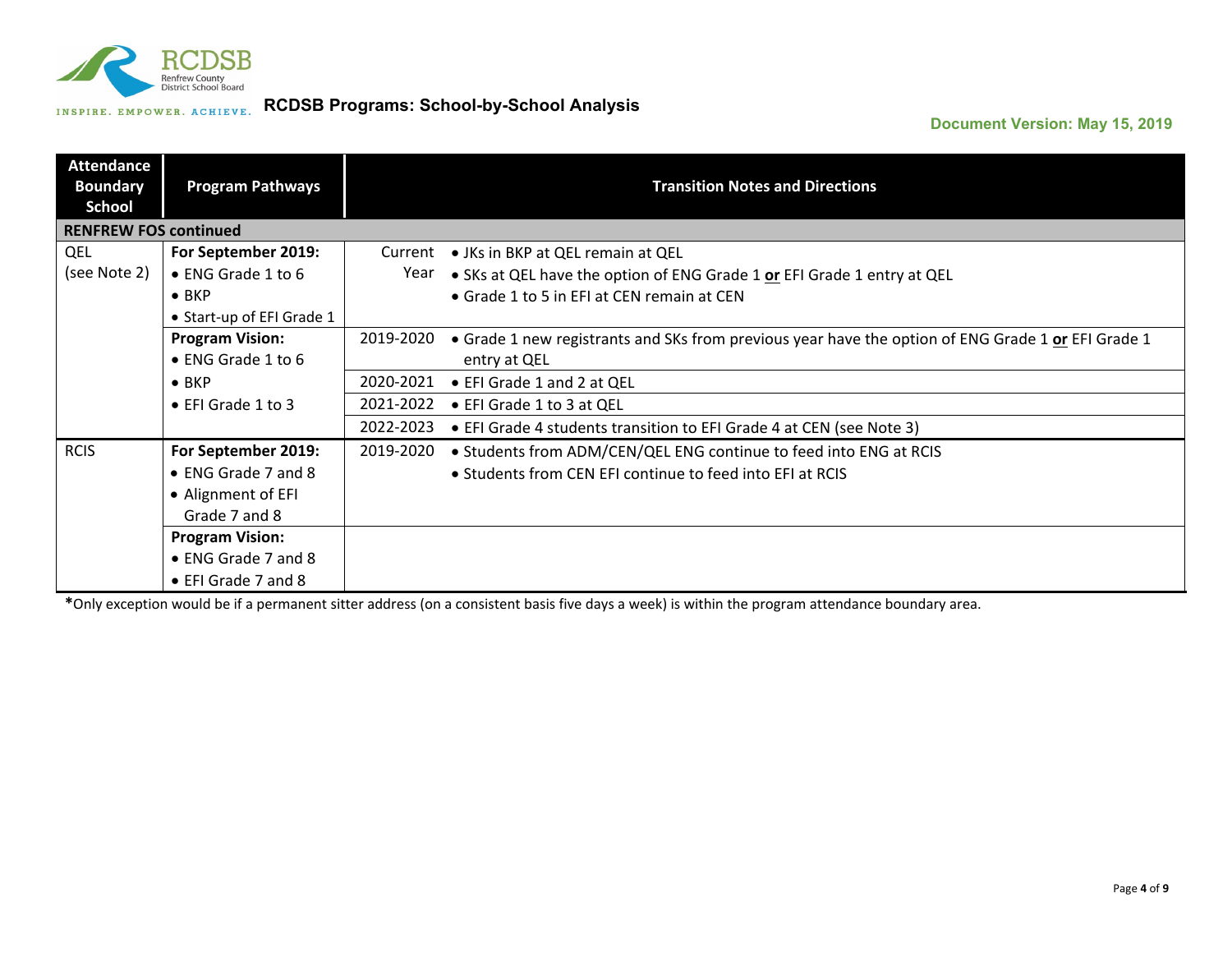

| <b>Attendance</b><br><b>Boundary</b><br><b>School</b> | <b>Program Pathways</b>                    |                 | <b>Transition Notes and Directions</b>                                                                                                                                                                                                                                |
|-------------------------------------------------------|--------------------------------------------|-----------------|-----------------------------------------------------------------------------------------------------------------------------------------------------------------------------------------------------------------------------------------------------------------------|
| <b>OPEONGO FOS</b>                                    |                                            |                 |                                                                                                                                                                                                                                                                       |
| <b>COB</b><br>(see Note 1)                            | For September 2019:<br>• ENG Grade JK to 8 | Current<br>Year | • COB continues with the existing FSL program Grade 4 to 8 (cohort phase-out to begin in 2021-2022)                                                                                                                                                                   |
|                                                       | • Status quo for existing                  |                 |                                                                                                                                                                                                                                                                       |
|                                                       | FSL program in Grade<br>4 to 8             |                 |                                                                                                                                                                                                                                                                       |
|                                                       | <b>Program Vision:</b>                     | 2019-2020       | • COB continues with the existing FSL program Grade 4 to 8 (cohort phase-out to begin in 2021-2022)                                                                                                                                                                   |
|                                                       | • ENG Grade 1 to 8                         |                 | • SKs have the option of ENG Grade 1 at COB or EFI Grade 1 entry at COB in 2020-2021                                                                                                                                                                                  |
|                                                       | $\bullet$ BKP<br>• EFI Grade 1 to 8        |                 | • Grade 1s and 2s at COB have the option of ENG Grade 2 and 3 at COB or the one-time multi-grade EFI<br>Grade 2 to 3 entry at COB in 2020-2021                                                                                                                        |
|                                                       |                                            | 2020-2021       | • BKP and one-time multi-grade EFI Grade 1 to 3 start-up at COB. This means in 2020-2021 only, students in<br>Grade 1 to 3 ENG at COB have the option of ENG Grade 1 to 3 or EFI Grade 1 to 3 entry at COB.<br>Subsequent years, the EFI entry point is Grade 1 only. |
|                                                       |                                            | 2021-2022       | • EFI expands to Grade 4 at COB                                                                                                                                                                                                                                       |
|                                                       |                                            | 2022-2023       | • EFI expands to Grade 5 at COB                                                                                                                                                                                                                                       |
|                                                       |                                            | 2023-2024       | • EFI expands to Grade 6 at COB                                                                                                                                                                                                                                       |
|                                                       |                                            | 2024-2025       | • EFI expands to Grade 7 at COB                                                                                                                                                                                                                                       |
|                                                       |                                            | 2025-2026       | • EFI expands to Grade 8 at COB                                                                                                                                                                                                                                       |
| <b>EGN</b><br>(see Note 1)                            | For September 2019:<br>• ENG Grade JK to 8 | Current<br>Year | • Grade 3s and 4s have the one-time option of ENG Grade 4 and 5 at EGN or FSL Grade 4 and 5 entry at COB                                                                                                                                                              |
|                                                       | <b>Program Vision:</b>                     | 2019-2020       | • SKs have the option of ENG Grade 1 at EGN or EFI Grade 1 entry at EGN in 2020-2021                                                                                                                                                                                  |
|                                                       | • ENG Grade 1 to 8                         |                 | . Grade 1s and 2s at EGN have the option of ENG Grade 2 and 3 at EGN or the one-time multi-grade EFI                                                                                                                                                                  |
|                                                       | $\bullet$ BKP                              |                 | Grade 2 to 3 entry at EGN in 2020-2021                                                                                                                                                                                                                                |
|                                                       | • EFI Grade 1 to 3                         |                 | • Grade 3s have the option of ENG Grade 4 at EGN or FSL Grade 4 entry at COB in 2020-2021                                                                                                                                                                             |
|                                                       |                                            | 2020-2021       | • BKP and one-time multi-grade EFI Grade 1 to 3 start-up at EGN. This means in 2020-2021 only, students in                                                                                                                                                            |
|                                                       |                                            |                 | Grade 1 to 3 ENG at COB have the option of ENG Grade 1 to 3 or EFI Grade 1 to 3 entry at COB.                                                                                                                                                                         |
|                                                       |                                            |                 | Subsequent years, the EFI entry point is Grade 1 only.                                                                                                                                                                                                                |
|                                                       |                                            |                 | • Grade 4s have the option of ENG at EGN Grade 4 at ENG or FSL Grade 4 entry at COB. This is the final<br>Grade 4 FSL cohort at COB.                                                                                                                                  |
|                                                       |                                            | 2021-2022       | • EFI Grade 4 students transition to EFI at COB (see Note 3)                                                                                                                                                                                                          |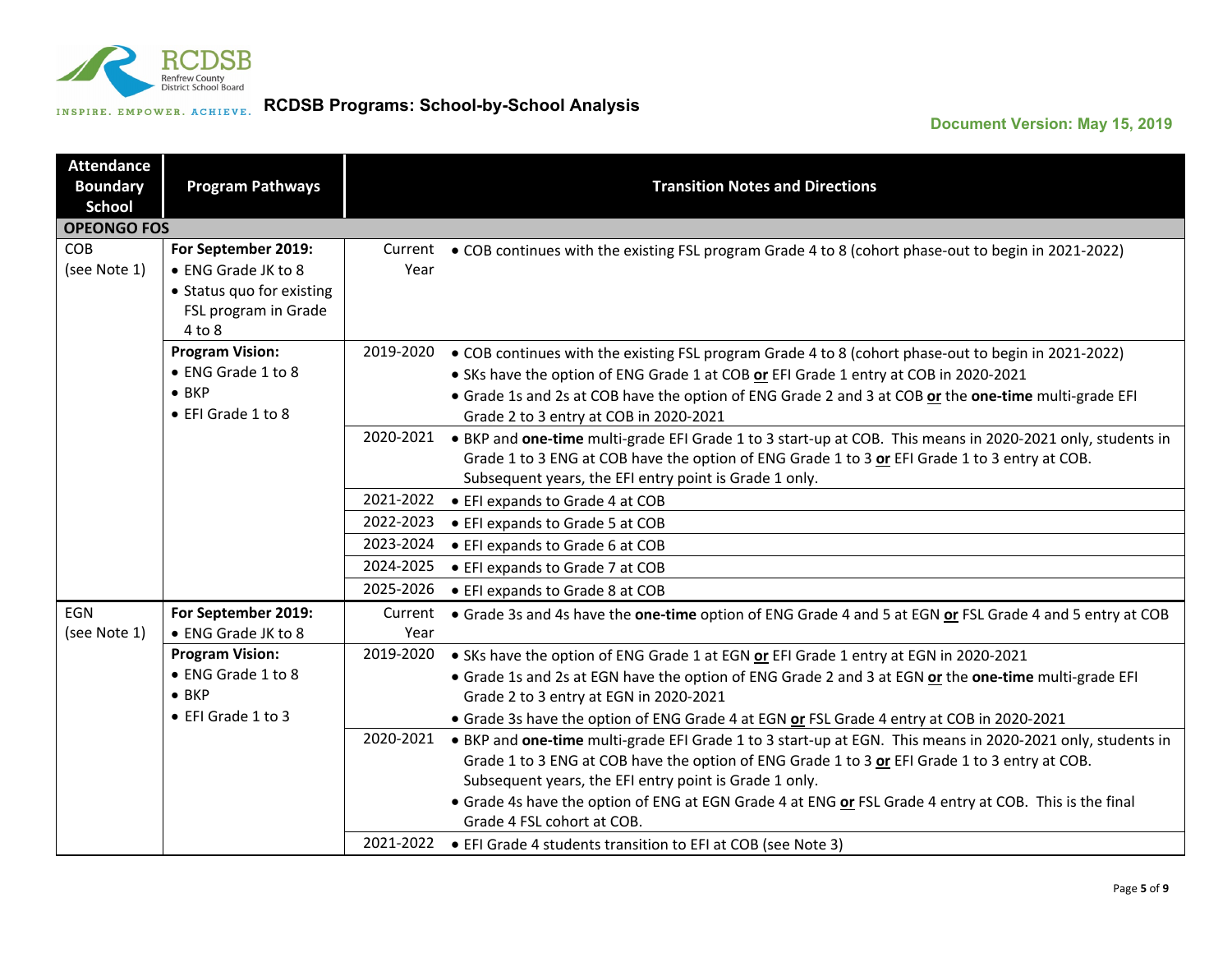

| <b>Attendance</b><br><b>Boundary</b><br><b>School</b> | <b>Program Pathways</b>    |           | <b>Transition Notes and Directions</b>                                                                                    |
|-------------------------------------------------------|----------------------------|-----------|---------------------------------------------------------------------------------------------------------------------------|
| <b>PEMBROKE FOS</b>                                   |                            |           |                                                                                                                           |
| <b>BCH</b>                                            | For September 2019:        | Current   | • JKs in ENG at BCH have the option of ENG SK at BCH or BKP entry at CDS                                                  |
| (see Note 1)                                          | • ENG Grade JK to 8        | Year      | . SKs in ENG at BCH have the option of ENG Grade 1 at BCH or EFI Grade 1 entry at CDS                                     |
|                                                       |                            |           | • Grade 3s in ENG at BCH have the option of ENG Grade 4 at BCH or MFI Grade 4 entry at HVW                                |
|                                                       | <b>Program Vision:</b>     | 2019-2020 | • JKs and SKs have the option of ENG at BCH or BKP at CDS                                                                 |
|                                                       | • ENG Grade JK to 8        |           | . Grade 1 new registrants and SKs from previous year have the option of ENG Grade 1 at BCH or EFI<br>Grade 1 entry at CDS |
|                                                       |                            |           | • Grade 4 new registrants and Grade 3s from previous year have the option of ENG Grade 4 at BCH or                        |
|                                                       |                            |           | MFI Grade 4 entry at HVW                                                                                                  |
| <b>CDS</b>                                            | For September 2019:        | Current   | • Current and subsequent years, Grade 3s in ENG at CDS have the option of ENG Grade 4 at CDS or MFI                       |
| (see Note 2)                                          | • ENG Grade 1 to 8         | Year      | Grade 4 entry at HVW or RCK                                                                                               |
|                                                       | $\bullet$ BKP              |           | • SKs in ENG at CDS have the option of ENG Grade 1 or EFI Grade 1 entry at CDS                                            |
|                                                       | • EFI Grade 1              |           |                                                                                                                           |
|                                                       | <b>Program Vision:</b>     | 2019-2020 | • Grade 1 new registrants and SKs from previous year have the option of ENG Grade 1 at CDS or EFI                         |
|                                                       | • ENG Grade 1 to 8         |           | Grade 1 entry at CDS                                                                                                      |
|                                                       | $\bullet$ BKP              | 2020-2021 | • EFI Grade 1 and 2 at CDS                                                                                                |
|                                                       | $\bullet$ EFI Grade 1 to 8 | 2021-2022 | • EFI Grade 1 to 3 at CDS                                                                                                 |
|                                                       |                            | 2022-2023 | • EFI Grade 1 to 4 at CDS                                                                                                 |
|                                                       |                            | 2023-2024 | • EFI Grade 1 to 5 at CDS                                                                                                 |
|                                                       |                            | 2024-2025 | • EFI Grade 1 to 6 at CDS                                                                                                 |
|                                                       |                            | 2025-2026 | • EFI Grade 1 to 7 at CDS                                                                                                 |
|                                                       |                            | 2026-2027 | • EFI Grade 1 to 8 at CDS                                                                                                 |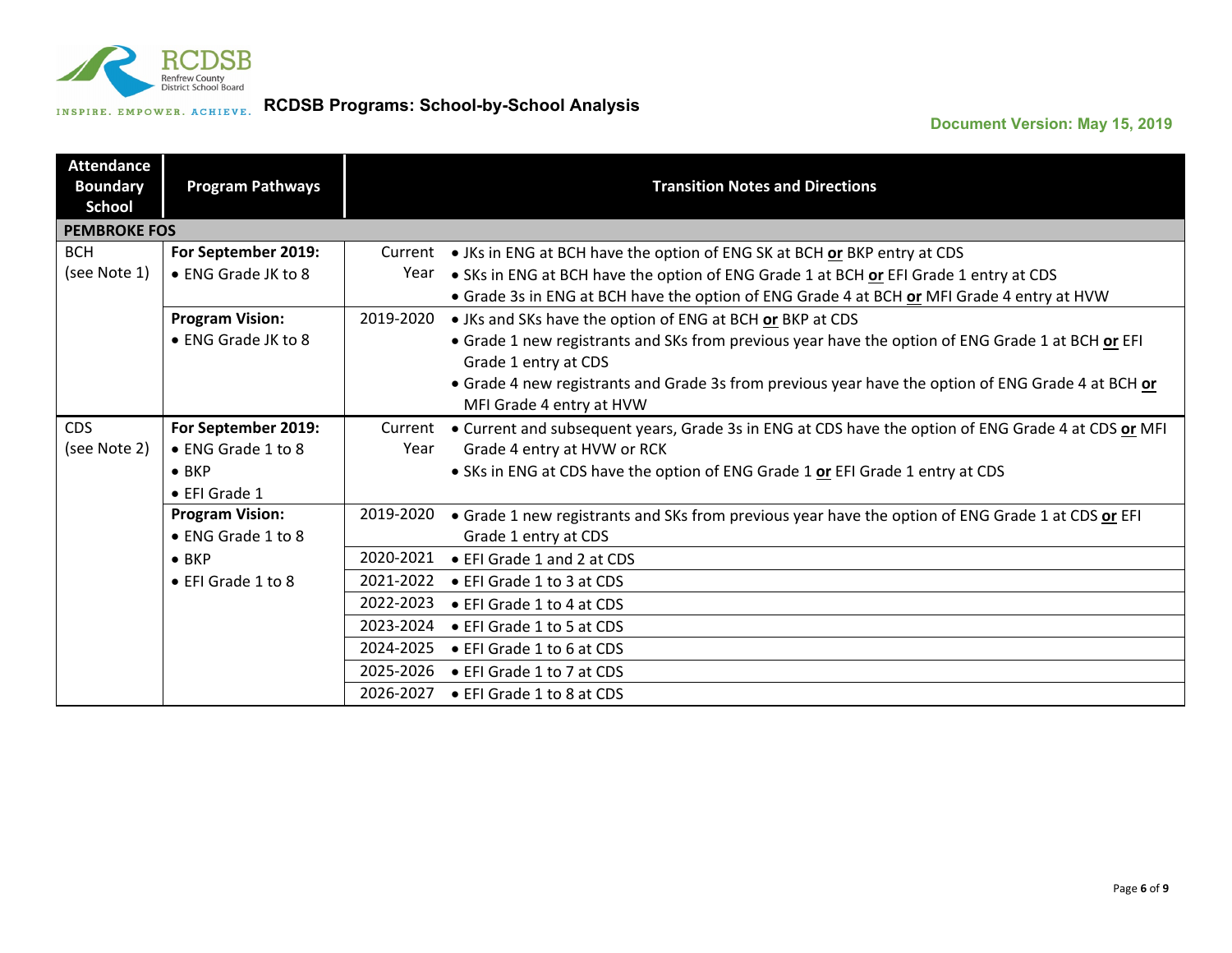

| <b>Attendance</b><br><b>Boundary</b><br>School | <b>Program Pathways</b>            |           | <b>Transition Notes and Directions</b>                                                                                    |
|------------------------------------------------|------------------------------------|-----------|---------------------------------------------------------------------------------------------------------------------------|
| <b>PEMBROKE FOS continued</b>                  |                                    |           |                                                                                                                           |
| <b>HVW</b>                                     | For September 2019:                |           | Current ● JKs in ENG at HVW have the option of ENG SK at HVW or BKP at CDS                                                |
| (see Note 1)                                   | • ENG Grade JK to 8                | Year      | . SKs in ENG at HVW have the option of ENG Grade 1 at HVW or EFI Grade 1 entry at CDS                                     |
|                                                | • MFI Grade 4                      |           | • Grade 3s at HVW have the option of ENG Grade 4 or MFI Grade 4 entry at HVW                                              |
|                                                | • Alignment of MFI<br>Grade 5 to 8 |           |                                                                                                                           |
|                                                | <b>Program Vision:</b>             | 2019-2020 | • HVW continues with ENG Grade 1 to 8 or MFI Grade 4 to 8 with Grade 4 as the only entry point                            |
|                                                | • ENG Grade JK to 8                |           | • JKs and SKs have the option of ENG at HVW or BKP at CDS                                                                 |
|                                                | • MFI Grade 4 to 8                 |           | • Grade 1 new registrants and SKs from previous year have the option of ENG Grade 1 at HVW or EFI                         |
|                                                |                                    |           | Grade 1 entry at CDS                                                                                                      |
|                                                |                                    |           | • Grade 4 new registrants and Grade 3s from previous year have the option of ENG Grade 4 or MFI                           |
|                                                |                                    |           | Grade 4 entry at HVW                                                                                                      |
| <b>RCK</b>                                     | For September 2019:                |           | Current • JKs in ENG at RCK have the option of ENG SK at RCK or BKP at CDS                                                |
| (see Note 1)                                   | • ENG Grade JK to 8                | Year      | . SKs in ENG at RCK have the option of ENG Grade 1 at RCK or EFI Grade 1 entry at CDS                                     |
|                                                | • MFI Grade 4                      |           | • Grade 3s at RCK have the option of ENG Grade 4 or MFI Grade 4 entry at RCK                                              |
|                                                | • Alignment of MFI                 |           |                                                                                                                           |
|                                                | Grade 5 to 8                       |           |                                                                                                                           |
|                                                | <b>Program Vision:</b>             | 2019-2020 | • RCK continues with ENG Grade 1 to 8 or MFI Grade 4 to 8 with Grade 4 as the only entry point                            |
|                                                | • ENG Grade JK to 8                |           | • JKs and SKs have the option of ENG at RCK or BKP at CDS                                                                 |
|                                                | • MFI Grade 4 to 8                 |           | • Grade 1 new registrants and SKs from previous year have the option of ENG Grade 1 at RCK or EFI<br>Grade 1 entry at CDS |
|                                                |                                    |           | • Grade 4 new registrants and Grade 3s from previous year have the option of ENG Grade 4 or MFI<br>Grade 4 entry at RCK   |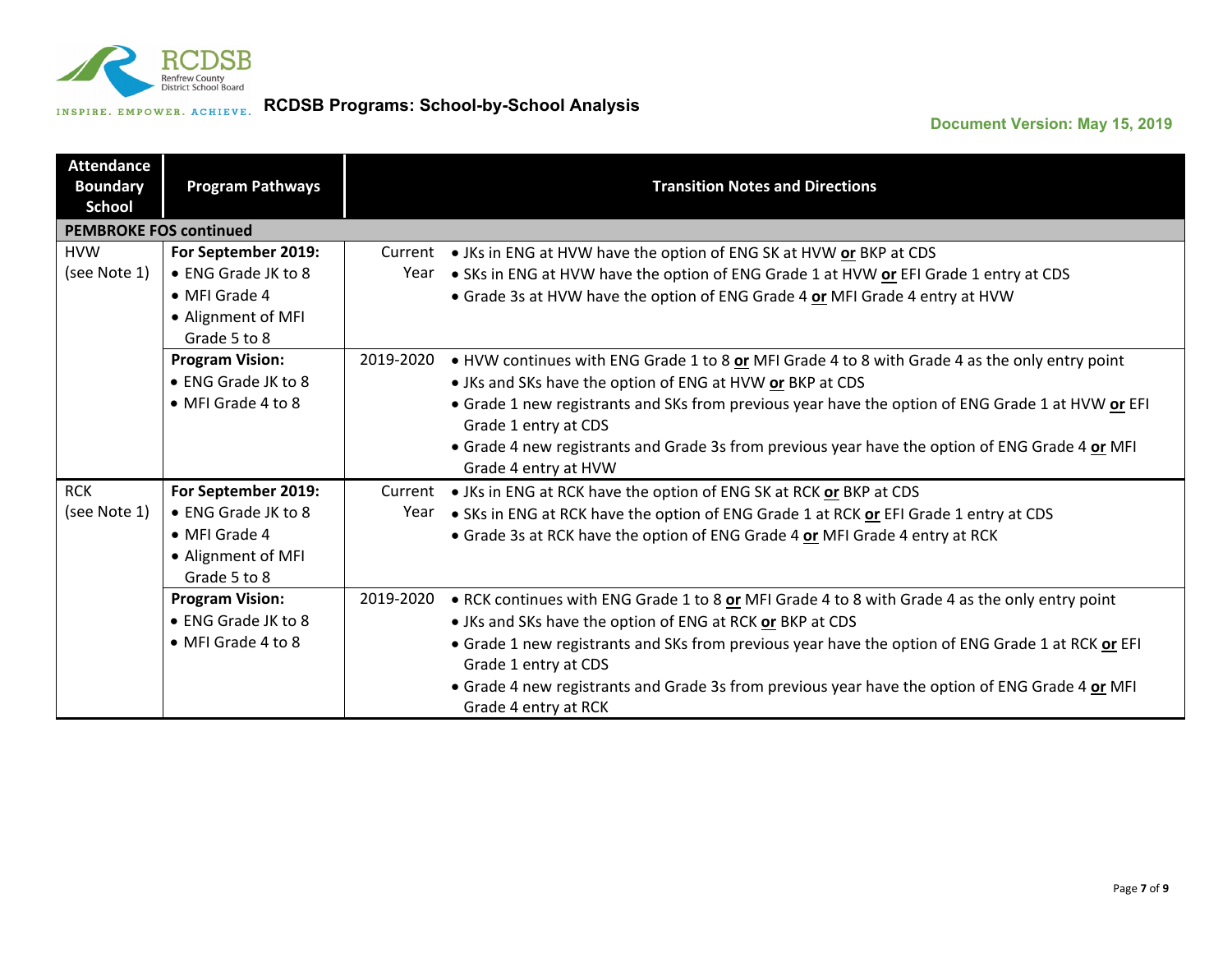

| <b>Attendance</b><br><b>Boundary</b><br><b>School</b> | <b>Program Pathways</b> |           | <b>Transition Notes and Directions</b>                                                                                    |
|-------------------------------------------------------|-------------------------|-----------|---------------------------------------------------------------------------------------------------------------------------|
| <b>PETAWAWA FOS</b>                                   |                         |           |                                                                                                                           |
| <b>VES</b>                                            | September 2019:         | 2019-2020 | • VES continues with ENG Grade 1 to 8 or EFI Grade 1 to 8 with Grade 1 as the only entry point                            |
| (see Note 2)                                          | • ENG Grade 1 to 8      |           |                                                                                                                           |
|                                                       | $\bullet$ BKP           |           |                                                                                                                           |
|                                                       | • Alignment of EFI      |           |                                                                                                                           |
|                                                       | Grade 1 to 8            |           |                                                                                                                           |
|                                                       | <b>Program Vision:</b>  |           |                                                                                                                           |
|                                                       | • ENG Grade 1 to 8      |           |                                                                                                                           |
|                                                       | $\bullet$ BKP           |           |                                                                                                                           |
|                                                       | • EFI Grade 1 to 8      |           |                                                                                                                           |
| <b>HRM</b>                                            | September 2019:         | 2019-2020 | • HRM continues with ENG Grade 1 to 8 or EFI Grade 1 to 2 with Grade 1 as the only entry point; and                       |
| (see Note 2)                                          | • ENG Grade 1 to 8      |           | • EFI expands to Grade 3 at HRM                                                                                           |
|                                                       | $\bullet$ BKP           |           |                                                                                                                           |
|                                                       | • EFI Grade 3           |           |                                                                                                                           |
|                                                       | • Alignment of EFI      |           |                                                                                                                           |
|                                                       | Grade 1 to 2            |           |                                                                                                                           |
|                                                       | <b>Program Vision:</b>  | 2020-2021 | ● EFI Grade 1 to 3 at HRM                                                                                                 |
|                                                       | • ENG Grade 1 to 8      |           | • EFI Grade 4 students transition to EFI Grade 4 at VES (see Note 3)                                                      |
|                                                       | $\bullet$ BKP           |           |                                                                                                                           |
|                                                       | • EFI Grade 1 to 3      |           |                                                                                                                           |
| <b>PVW</b>                                            | For September 2019:     | Current   | • JKs in ENG at PVW have the option of ENG SK at PVW or BKP entry at HRM                                                  |
| (see Note 1)                                          | • ENG Grade JK to 8     | Year      | . SKs in ENG at PVW have the option of ENG Grade 1 at PVW or EFI Grade 1 entry at HRM                                     |
|                                                       | <b>Program Vision:</b>  | 2019-2020 | • JKs and SKs have the option of ENG at PVW or BKP at HRM                                                                 |
|                                                       | • ENG Grade JK to 8     |           | • Grade 1 new registrants and SKs from previous year have the option of ENG Grade 1 at PVW or EFI<br>Grade 1 entry at HRM |